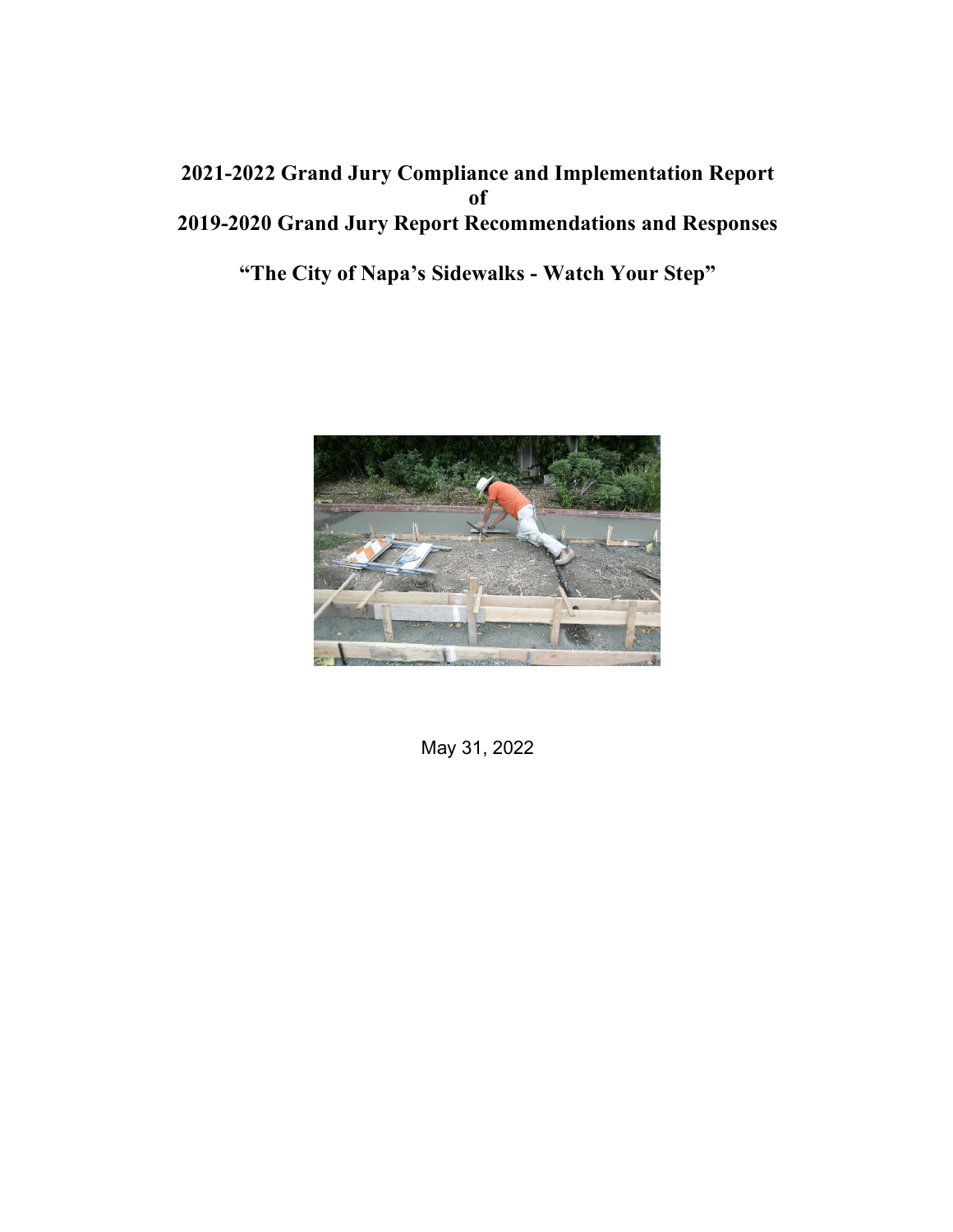#### **2021-2022 Grand Jury Report on Compliance and Implementation of 2019-2020 Grand Jury Report Recommendations and Responses**

## **"The City of Napa's Sidewalks - Watch Your Step"**

# **SUMMARY**

The 2021-2022 Napa County Civil Grand Jury performed a Compliance and Implementation Review of the City of Napa's responses to a Report issued by the 2019-2020 Napa County Civil Grand Jury, "The City of Napa's Sidewalks – Watch Your Step." The earlier Report assessed compliance with the California Penal Code to ensure that the recommendations agreed upon for implementation by the City of Napa were being met and that Napa residents, particularly those affected by the need for sidewalk repair, were duly informed.<sup>1</sup>

The complete text of the 2019-20 Report appears on the following website:

https://www.napa.courts.ca.gov/general-information/grand-jury/grand-jury-reports-responses

The website also provides links to the City of Napa's responses to the Report's findings and recommendations.

In addition, the City of Napa Public Works Department website on Sidewalks, Curbs, and Gutters provides information about how Napa manages sidewalk repair:

#### https://www.cityofnapa.org/365/Sidewalks-Curbs-Gutters

The Grand Jury's review of the City of Napa's responses could not find publicly available information to confirm compliance with all its responses or how residents might learn of sidewalk repair priorities and progress. The current investigation was opened to explore this concern.

### **BACKGROUND**

On June 24, 2020, the City of Napa responded to the 2019-2020 Grand Jury report, "The City of Napa's Sidewalks—Watch Your Step." The City agreed to implement six of the report's eight recommendations by December 31, 2020 (see Appendix for the full text of findings, recommendations and responses). The current 2021-2022 Grand Jury made a follow-up request in October of 2021 to determine whether implementation had occurred and whether the public had been informed about the changes made. It did so because an examination of the City's website was not helpful. Napa's City Manager responded to the Grand Jury's request but did not provide the Grand Jury with information on some implementation items. The Grand Jury followed up by contacting the Public Works Department, the department responsible for managing sidewalk

 $1$  Responses to all Grand Jury reports are required pursuant to California Penal Code sections 933 and 933.05.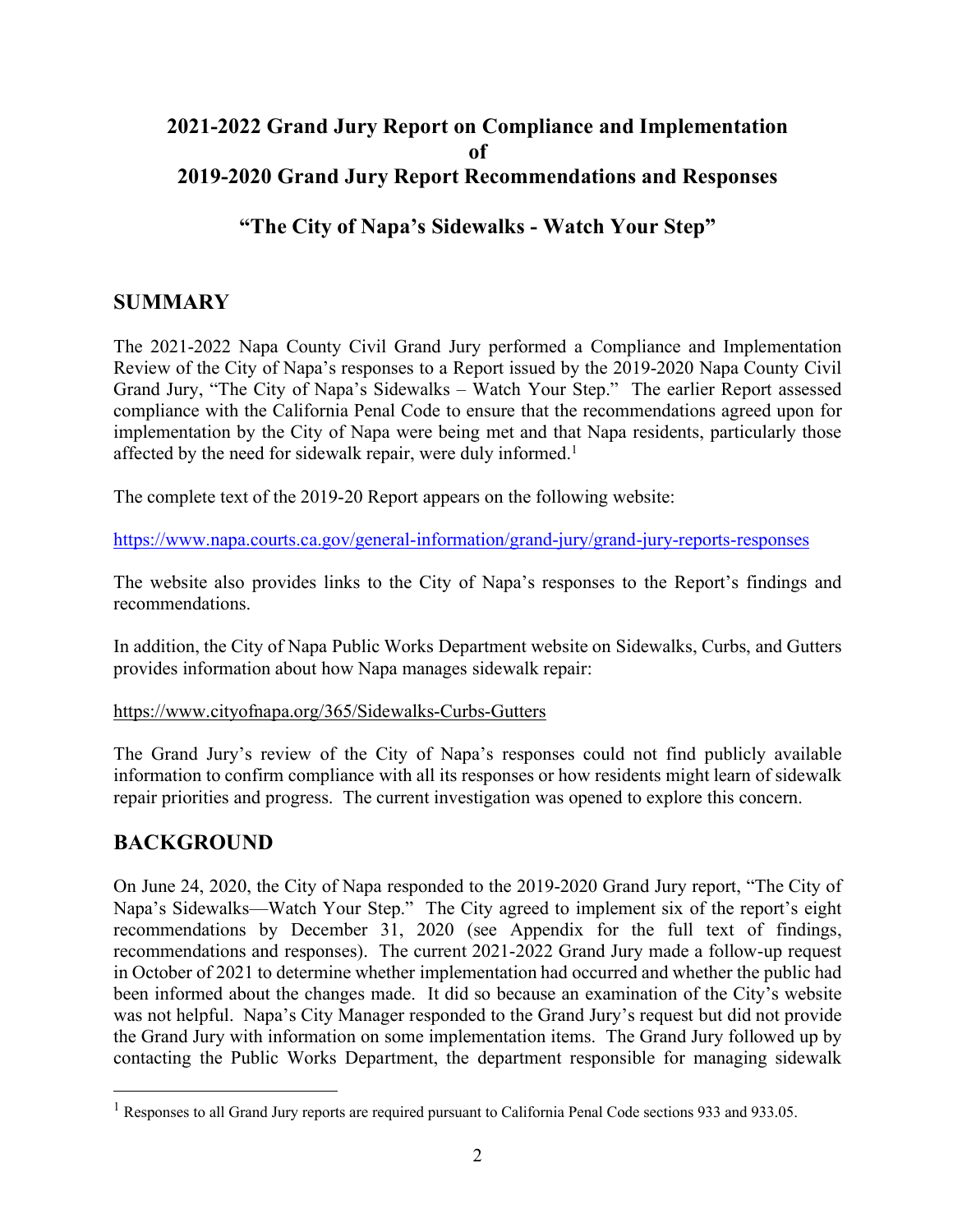repairs. The Grand Jury asked for documentation about the action taken to address the Report's concerns. The Public Works Department answered the Grand Jury's questions about the City's program for sidewalk repair, but issues remained.

An investigation followed to understand: 1) how the City approaches sidewalk repair, given that more sidewalks need repair than the current annual budget can fund; and 2) whether the City is sufficiently transparent so that residents can learn how sidewalk repairs are addressed.

# **METHODOLOGY**

In conducting this follow-up investigation, the Grand Jury conducted interviews and corresponded with the Public Works Department. It also conducted research focused on the following:

- The Sidewalk Repair Policy/Procedure, which listed all concrete repairs completed in 2020- 2021; a description and map of the Napa Neighborhood Streets and Sidewalk program; and Prioritization Maps for Napa schools and Travel Paths.<sup>2</sup>
- The City of Napa's 2021 fiscal year settlements for claims relating to 'trip-and-fall' accidents on City sidewalks.
- City website pages focused on the Public Works Department's sidewalk maintenance and repair effort.
- Approaches taken by nearby cities and counties to sidewalk repair (e.g., Sacramento, Fairfield, Sonoma, San Rafael, Vallejo, and Santa Rosa) to provide comparisons to Napa's approach.

# **DISCUSSION**

The 2019-2020 Grand Jury published a thorough report on Napa's sidewalk repair issues, "The City of Napa's Sidewalks—Watch Your Step." The Report made eight recommendations, six of which the City agreed to implement by December 31, 2020 (see Appendix). The current Grand Jury found that since that report, several positive actions have occurred which should address the City's sidewalk repair needs in both short- and long-term:

- Annual budget allocations for sidewalk repair have increased between 2019 to 2021 from approximately \$1.5M to \$2.5M.
- The Public Works Department amended its sidewalk repair policies/procedures in response to the 2019-2020 Grand Jury report; this information was not, however, available to the public.
- The City of Napa has increased the percentage of repair costs for which it reimburses residents who participate in the Sidewalk Cost Share Program from 50% to 60% as a result of the 2019- 2020 Grand Jury report.
- The Public Works Department has also added a feature on its website so that citizens can report specific sidewalks in need of repair, but it is not easily accessible.

<sup>&</sup>lt;sup>2</sup> Travel Paths exist throughout the County of Napa to support non-automotive transportation.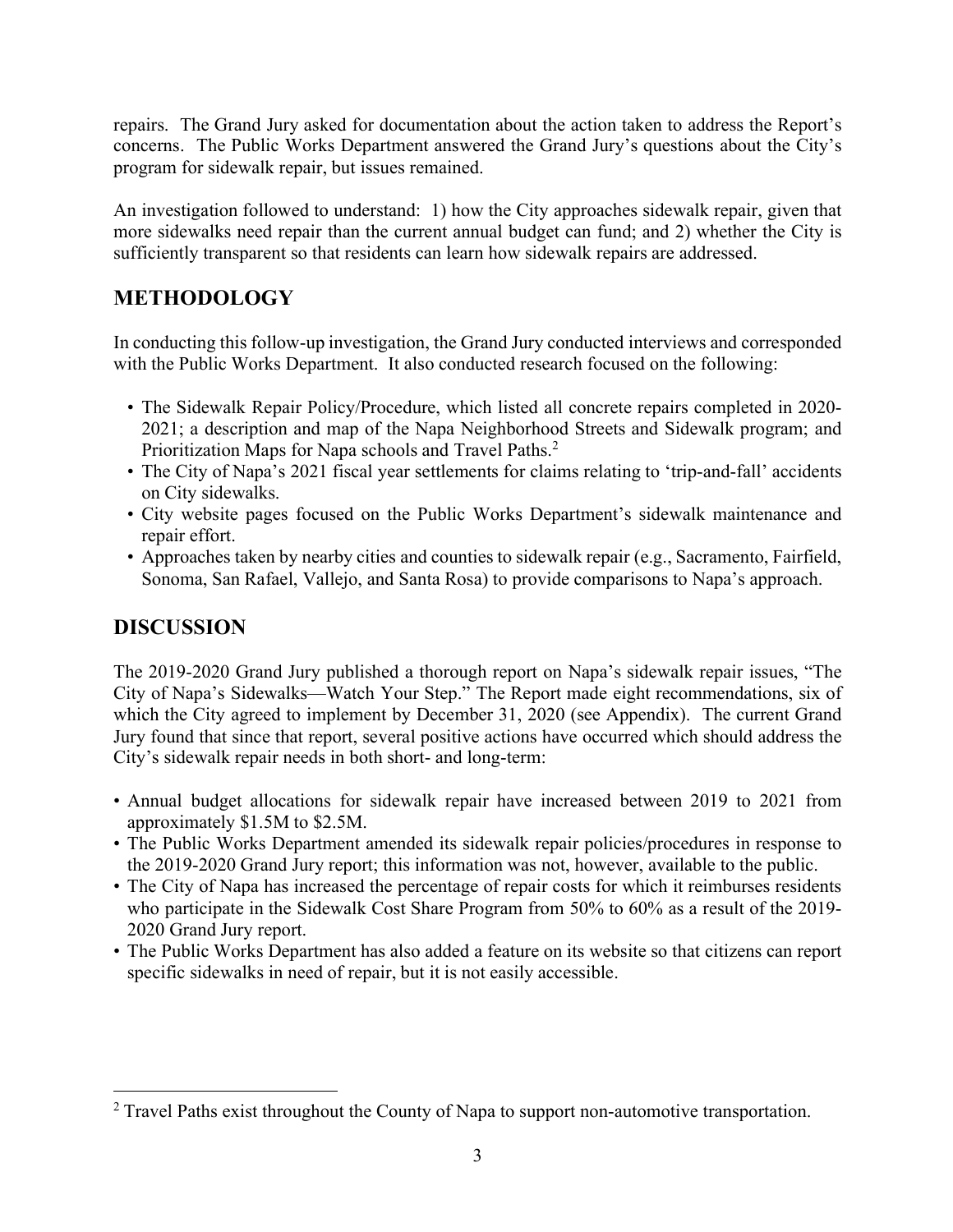The City of Napa has many sidewalks in need of repair, but only a limited budget for such work, which is insufficient for repairing all damaged sidewalks in a single year.<sup>3</sup> As a result of the Napa Neighborhood Streets and Sidewalk Program and its systematic prioritization of sidewalks to be repaired, the Public Works Department has on their website a map of Napa neighborhoods with sidewalks to be addressed for repair by year spanning the period 2009 to 2026. In lieu of a permanent replacement of a sidewalk, the City of Napa offers two types of temporary repairs to be done by the Public Works Department: 1) sidewalk shaving, if the displaced concrete is less than 2 inches high, or 2) an asphalt patch to make the sidewalk displacement smoother, rather than an abrupt rise.

The City of Napa also offers a Cost Share Program to encourage residents to hire their own contractors to replace sidewalks adjacent to their properties. If accepted, it will reimburse the property owner up to 60% of approved costs of the repair. On average, applications for the Cost Share Program receive a response within seven days from receipt and the resident receives reimbursement within 20-30 days after completion of the work by a property owner's contractor. When compared to several nearby cities (e.g., Sacramento, Fairfield, Santa Rosa, San Rafael, Sonoma, and Vallejo), the City of Napa's Sidewalk Cost Share Program offers generous reimbursement for residents 'sidewalk repair work. The cities noted offer either no reimbursement, or a much smaller contribution to residents for costs incurred in repairing or replacing sidewalks adjacent to their property.

To summarize, the City of Napa has shown exceptional commitment to repairing heavily damaged sidewalks with three programs noted above. Its current website is outdated and only somewhat informative; it does not describe the management of full-time repair crews and contractors or describe the City's commitment to residents and what they can expect when they inquire about sidewalk repair. Residents could benefit from more information and links to frequently asked questions (FAC's), a popular technique on consumer-oriented websites.

The Grand Jury found that much information already exists about Napa's sidewalk repair policy and procedures, but only on internal documents. Information such as the following is not readily available to the public:

- Annual budget for each repair program;
- How and why damaged sidewalks are prioritized, using specific criteria which is then calculated;
- How and why the Napa Neighborhood Streets and Sidewalks Program is significantly more efficient than would be a single priority repair program;
- How residents can use the cost sharing program to accelerate repairs and how quickly they should anticipate their applications to be approved and repair reimbursed; and
- When and why the City uses sidewalk 'shaving' and asphalt patching, rather than sidewalk replacement, to address sidewalks of lower priority.

<sup>&</sup>lt;sup>3</sup> Napa's sidewalk repair funds originate from grants, funding from Senate Bill 1, The Road Repair and Accountability Act of 2017, the gasoline tax, and the general fund.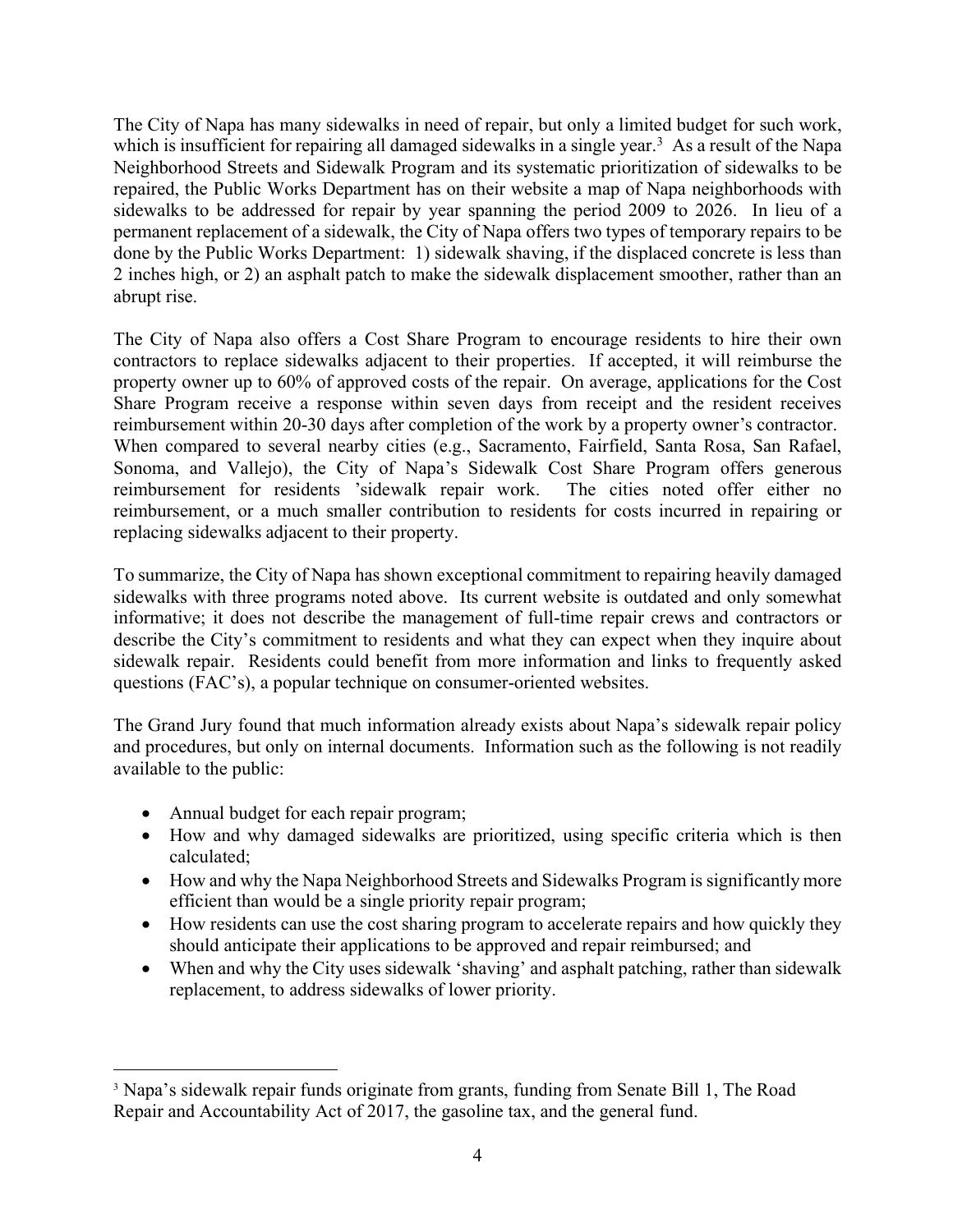## **FINDINGS**

- F1. The City of Napa has developed a systematic and criteria-based approach to prioritizing sidewalk repairs.
- F2. The City of Napa strives for efficiency, due to its limited number of repair crew personnel (22 full time repair crew personnel), in order to maximize sidewalk repairs throughout the year.
- F3. The City of Napa has identified the following five important sidewalk conditions, each assigned a numerical score (1-5), to determine repair prioritization:
	- A. Pedestrian travel areas
	- B. Years until the sidewalk falls onto the schedule of repair under the Napa Neighborhood Streets and Sidewalk Program
	- C. Tree issues around the sidewalk
	- D. Proximity to schools
	- E. Size of concrete displacement
- F4. The Public Works Department goal for sidewalk repair is to group by proximity/location the highest-ranked priority projects, in order to develop a list of the maximum number of high priority repairs that can be completed as a single project. The goal is to complete repairs ranging from a minimum of 9 to a maximum of 15 locations to minimize movement of repair crews and maximize efficiency.
- F5. The Public Works Department views efficiency in sidewalk repairs as a major factor in the timely repair of all damaged sidewalks. The Public Works Department has evidence and experience that the sidewalk repair rates of the Napa Neighborhood Program are four to five times greater than completing individual priority locations.
- F6. City residents do not have easy access to sidewalk repair information due to the Public Works Department's outdated sidewalks website. An updated website could help to inform the public about the City of Napa's strong financial and operational commitment to sidewalk repair given budgetary constraints.

#### **RECOMMENDATIONS**

- R1. The City of Napa should describe the rationale and advantages of the Napa Neighborhood Streets and Sidewalk Program on the Public Works Department website.
- R2. The City of Napa should use its Public Works Department website to explain the prioritization of sidewalk repair, including shaving and asphalt patching under the Napa Neighborhood Streets and Sidewalks Program.
- R3. The City of Napa should use the Public Works Department website to explain how crew efficiency assists in getting more sidewalk repairs completed each year.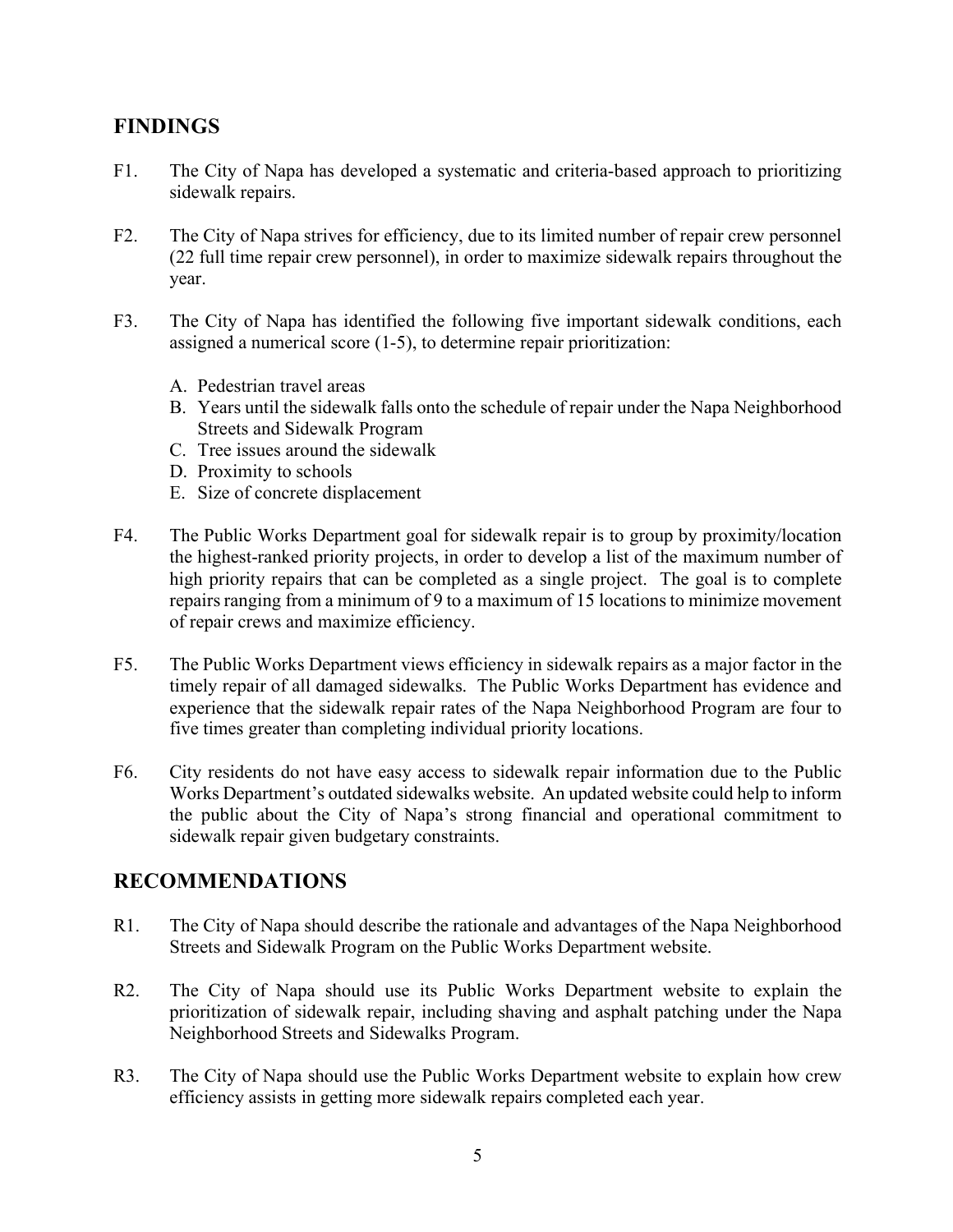- R4. The City of Napa should use the Public Works Department website to emphasize the Cost Sharing program and the benefits it provides to residents whose sidewalks are not scheduled for near-term repairs.
- R5. The City of Napa should update the Public Works Department website to reflect its strong financial and operational commitment to sidewalk repair year over year and to describe any plans for the future.

### **REQUIRED RESPONSES**

The 2021-2022 Napa County Civil Grand Jury requests the following responses pursuant to Penal Code sections 933 and 933.05:

The Napa City Council (F1-F6 and R1-R5)

The Mayor of the City of Napa (F1-F6 and R1-R5)

#### **INVITED RESPONSES**

- The Napa City Manager (F1-F6 and R1-R5)
- The City of Napa Director of the Public Works Department (F1-F6 and R1-R5)

# **APPENDIX**

The 2019-2020 Grand Jury made the following *Recommendation*s:

R1. The Jury recommends that Public Works Department publish definitions of the terms "priority," "location," and "one-off" whenever those terms are used in documents or information made available to the public, to be completed by December 31, 2020.

R2. The Jury recommends that the Public Works Department adhere to their published definitions of terms such as "priority," "location," and "one-off" in their recordkeeping efforts so that Public Works Department's reporting on the number of sidewalk repairs is consistent and clear, to be completed by December 31, 2020.

R3. The Jury recommends that the Public Works Department adopt a written policy governing the selection of individual "one-off" or "priority" repair projects, to be completed by December 31, 2020.